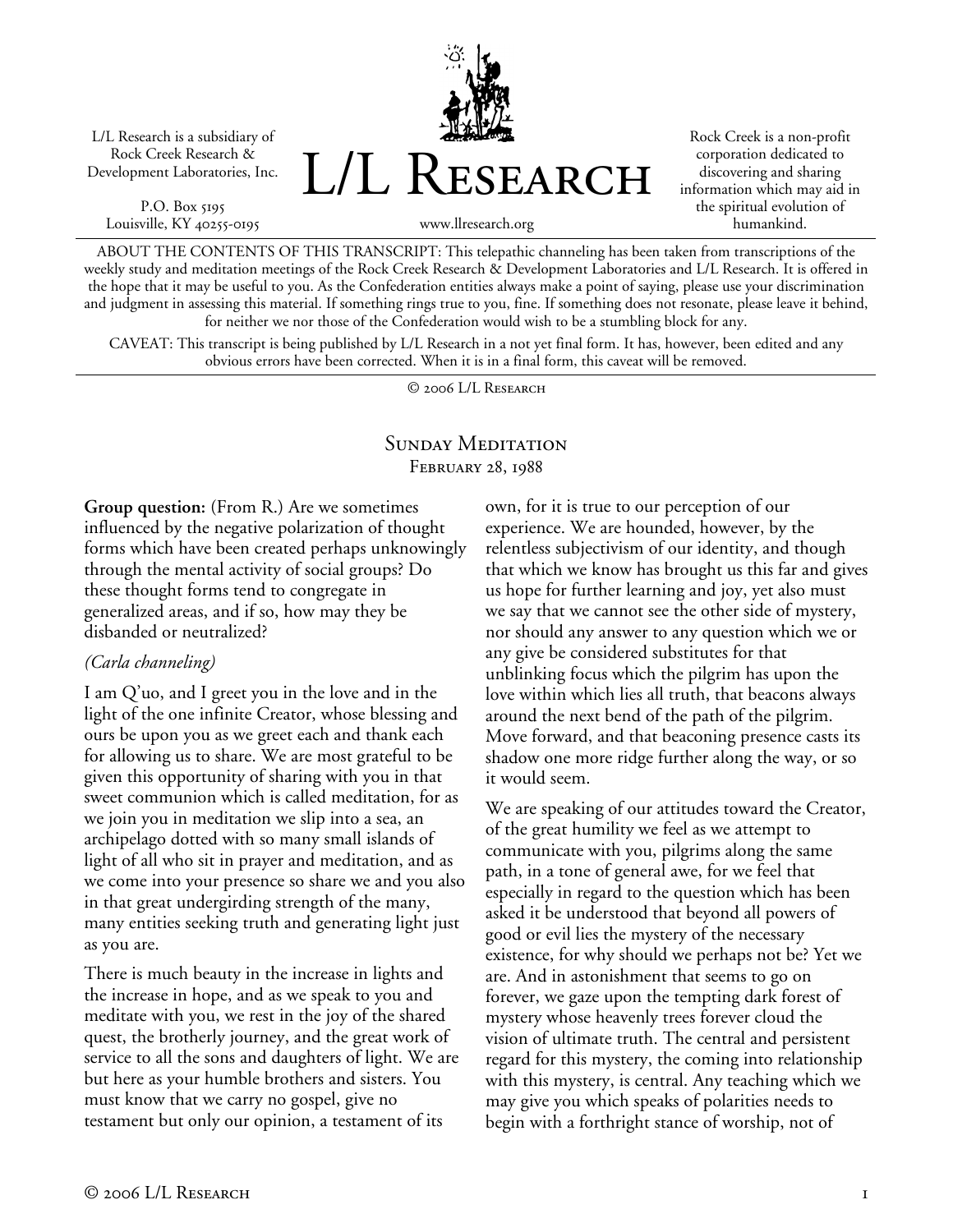facts, not of techniques of service or seeking, but always the mystery itself.

The question which you have asked concerns the possibility that those within your planet's influence, especially those who are in physical incarnation upon its surface, may generate populations of random negative thought forms, and if so, what may be done, without abridging free will, to remove these agents of discomfort?

Most of those upon your surface are seldom capable of creating the strength—or shall we say polarity—of negativity in a trustworthy enough manner that thought forms of independent existence might emerge into being upon the levels of what you would call the lower astral plane.

However, a significant amount of suffering or any extreme emotion along certain lines, either positively or negatively polarized, can and does create an aura or nimbus of like weak thoughtforms which together seek then to become the psychic vampire, taking the energy needed for independent survival, if they are negatively polarized, from the fear of others; if they are positively polarized, from the awe, love and compassion of others.

Perhaps the greatest single life-threatening instance of the negative thought form is that found within your hospitals, for those who are there are often experiencing extreme physical catalyst in the distortion towards pain, and thus are immensely radiant of vibration along physical lines which often entrain, depress and nearly madden the emotional circuitry of the same entity. This rich harvest of pain and suffering, fear and despair is well enjoyed, and thus those who are already ill experience even more unease of mind, body and spirit as they must remain free from those emotional expressions manifesting from the catalyst of pain which attract negative thought forms.

Indeed, this relentless positivity of thought, that is, the sheer reluctance to view or experience negativity, is most powerful as a weapon, a shield and buckler, against which armor negative thoughtforms have little sway, for the mind that is stayed already upon those truths within dwells in unity and peace. There is no entrance for surrounding negative auras into the experience of one who, by the habit of positive thought, does not express itself in terms of negative emotions which may then provide food for those vampiric entities called negative thoughtforms.

We may gaze upon many, many sources of negativity, many clouds of negative thought-forms. The difficulties which lie behind, beneath and around the waking experience of those upon your planet at this time have caused those entities younger in your years to experience a speeding effect mentally and emotionally, and sometimes physically also, so that there are those who have experienced your culture's more painful problems of stress and importance put upon relatively unimportant things. Even those who are young in years have become no stranger to despair, no stranger to pain, and thus no stranger at all to those thought-forms which dwell upon depression, anxiety and fear, so that depression itself becomes food and the thoughtforms become stronger, and other vulnerable entities are then, shall we say, infected and encouraged by such vampiric entities.

We would mention one other source of negative thought-forms beyond those which are obvious from the sufferings of hunger, poverty and other wretchedness, and that is the thought-forms which may be termed the husband and the wife. These conditions of being and manifesting have, as do so many experiences which have become mixed in their blessings, both negative and positive [aspects]. An immense and centuries-old thoughtform of dissatisfaction has over many of your hundred years, centuries, produced a situation in which it takes conscious effort upon the part of any entity which is mated, for there are the energies wherein one is mirrored to another where disharmony shall take place, and this disharmony, then, attracts the great intensifier of that which feeds upon emotion.

In conclusion, we may say that to any whose feet are set upon the path towards the true and the beautiful in service to others and in the love and the light of the one infinite Creator each occasion for negative emotion shall also be an occasion in which it is possible to accept the relationship of food given to those who would feed from the negativity expressed, and as in all cases where negative thought-forms are encountered, the solution is—this instrument has just informed me, "Much too simple"—the conscious turning of the mind and heart to positive thought, to the generation and the remembrance of service offered and love given as the one only weapon of mind and heart which may starve away those thought-forms which can so intensify and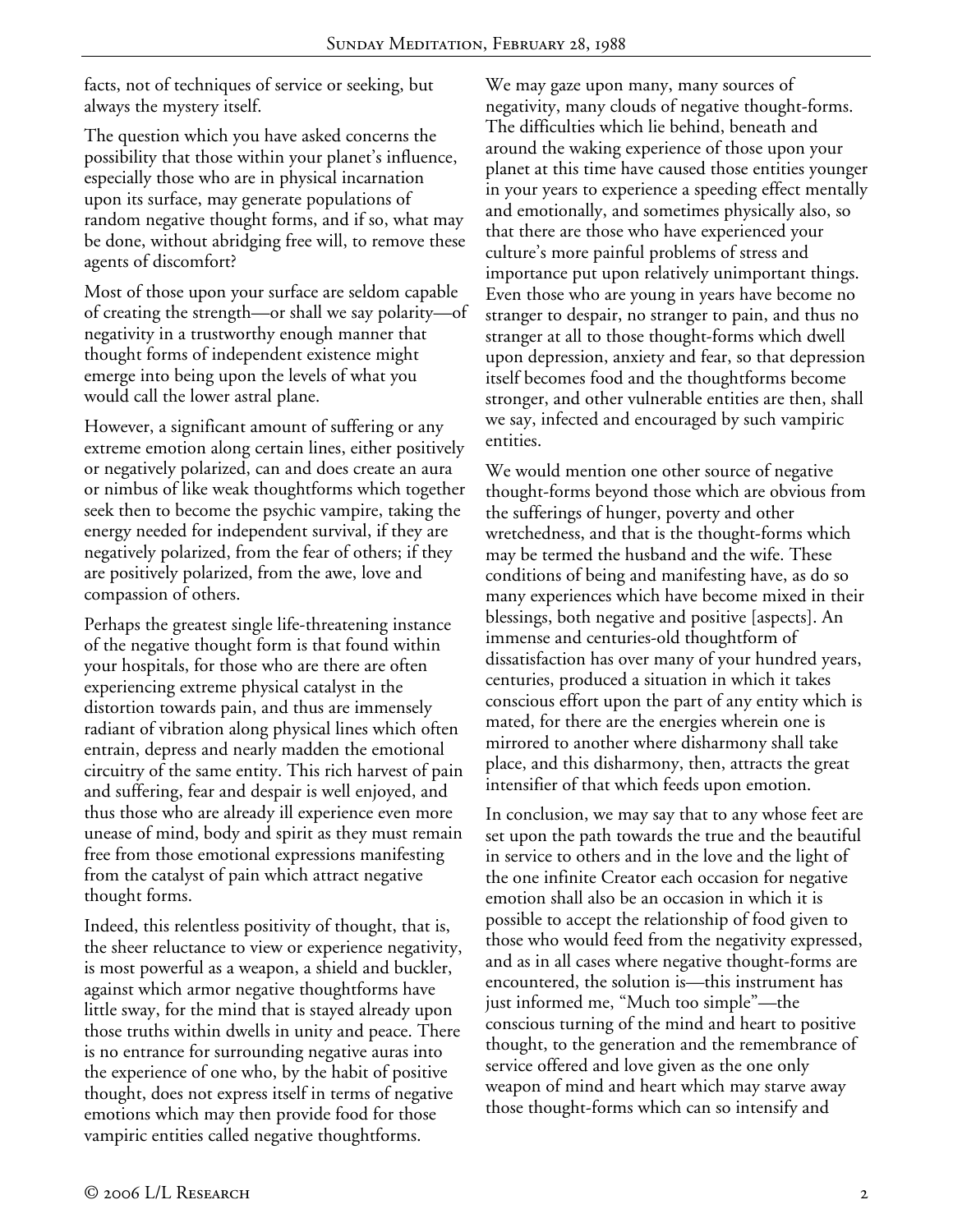make meretriciously enjoyable the experience of negative emotion.

Please remember that in all your behavior you are but manifesting that which you are, and that which you are dwells so deeply within you that it is the journey of a million lifetimes to discover. And, ah, how we too seek our true identity, and when we [find] it we shall be no more at last, if we are successful. Yet we shall be all that there is.

Turn to the Source. Turn then to the end of all seeking, and know that from one to the other is a perfect circle. Love each other, my brothers and sisters, in spite of all, love. And then those thoughtforms which are positive shall radiate and your light power shall grow. And thoughtforms which are positivity shall with angel wings come upon you and take food from you and give back to you the desire for more positivity, more joy, more compassion and peace.

Sate your desire, my friends, and moment by moment when you find yourself discouraged or in any more severe negative emotion, know in your heart that you have a choice, for though the universe is populated with many energies, they must not all come to you. It is your choice. We are who come to those who seek in positive ways. You will find more and more the virtue of such a turning. And if you feel a wrench and a pull and a tearing loose when the turn is made inside the mind and heart, know that you have broken the bands of those who have placed you neatly for consumption and have had to go away quite hungry.

And know, finally, that if it is a time for your being to experience a negative-seeming manifestation, gaze steadily into your brother difficulty. Know and accept that this too is a portion of the self, nor does it need to give rise to the negativity of thoughtform, for peace may be found in sorrow, yet sometimes the sorrow may be long in order that the spirit survive and heal. In those cases the sorrow is well if the spirit have faith in the positivity that surrounds that which is needed to burnish the tapestry which one incarnation creates, for suffering done in nobility of mind, dignity of spirit, and greatness of heart creates a somber, bright beauty that flames amongst the other stitches of the tapestry, giving to it a character and richness it would otherwise not have. Never mistake difficult challenges and others' negativity to you for that which must be put into your tapestry,

those stitches made by your heart and your mind. You are a sovereign being, an image of the Father. My friends, we are young gods. Let us search together for the face of our true identity

We would close through the one known as Jim. We thank this instrument for working with us, as it was somewhat fatigued, and would now transfer. I am Q'uo.

## *(Jim channeling)*

I am Q'uo, and greet each again in love and light through this instrument. It is our privilege at this time to ask if there might be further queries to which we may reply before taking our leave of this group. Is there a further query at this time?

**R:** Would you care at this time to complete the answer to the question of whether or not Jesus the Christ was the true son or the only son, as begun in the September session of last year?

I am Q'uo, and we feel that this topic would be one which would be most appropriate as the focus of another meditation, for there is sufficient information yet remaining that if it were given at this time the length of this session would be quite long and, we are afraid, somewhat draining to those in attendance.

Is there another query at this time to which we may speak?

**Carla:** If negative thought forms are from the lower astral, are positive thought forms from the upper astral?

I am Q'uo. There are, as you are aware, within the astral planes of your planetary vibration those middle and upper levels which are home to the more positive vibrations of entities which would form in accordance with the generation of the appropriate vibration within a sufficient number of your population. The higher frequencies of vibration of the thoughts of the population of your planet find, as do grades of a liquid, a more appropriate home within those upper reaches of what you have called the astral plane.

May we speak in any further fashion, my sister?

**Carla:** I've long been fascinated by the seeming congruity of the functions of UFO entities, such as yourselves, and angels, and I remember getting from Latwii a veiled answer which suggested that the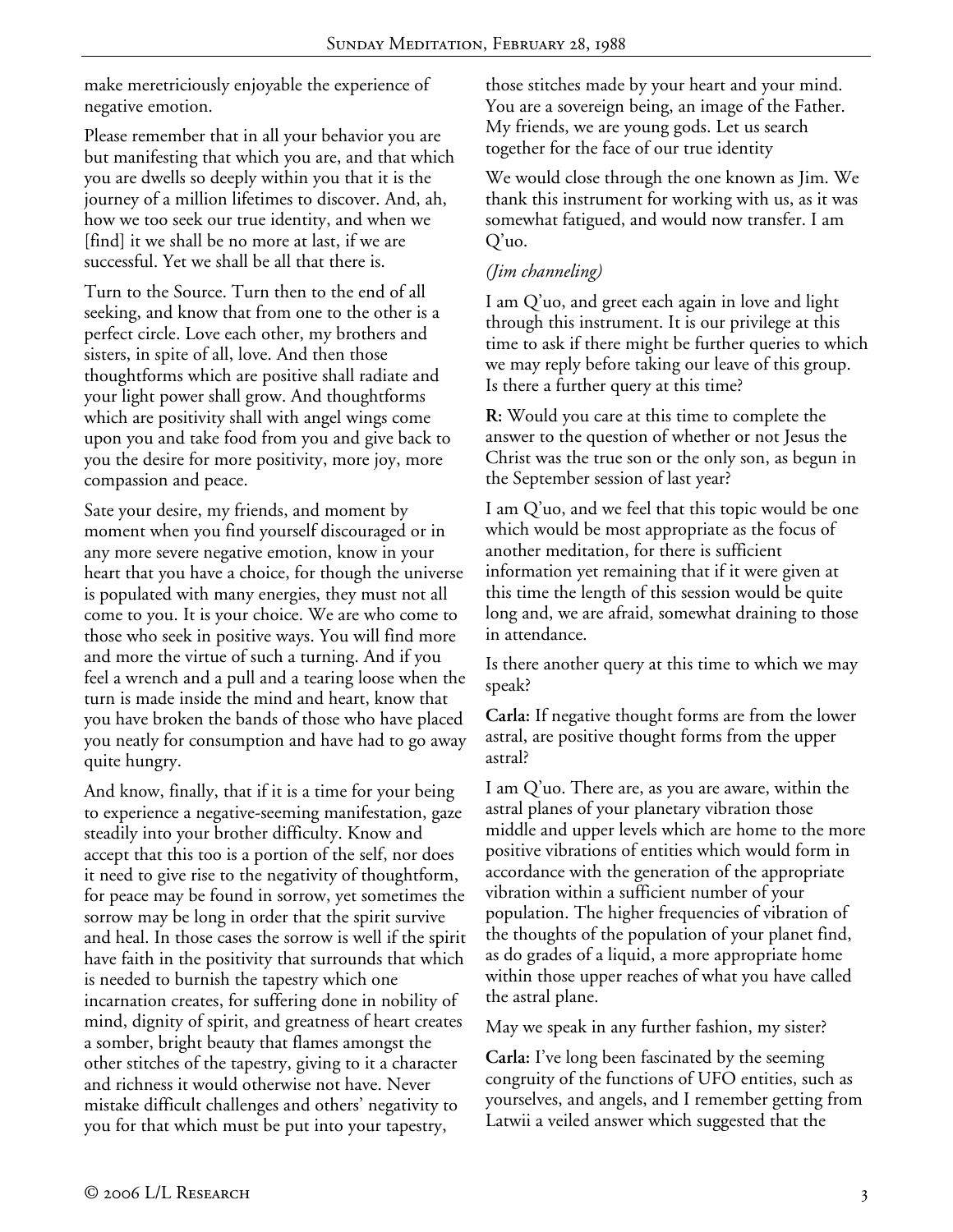angelic hosts and the Confederation of Planets in the Service of the Infinite Creator were two fronts, shall we say, for the same organization. Could you comment on the accuracy of this perception?

I am Q'uo, and as we all seek to speak and act and give witness to the one Creator, we are all indeed a portion of the same front, as you have said. However, there is a distinction which many have made which does have some merit in that those entities whose native planetary influence is your own planet and who have moved there seeking in ways harmonious to the positive vibration are those which are often referred to as the angelic host. Yet these who have called your Earth home are as we who find our home planet in another location, for each seeks to serve and express the principles of the radiance of the light of the one Creator.

May we speak in any further fashion, my sister?

**Carla:** Well, it has puzzled me that if angels and the Confederation are like-minded, the angels, since we have only made it to third density on this planet, perforce have to have come from the Logos and dwell in the Logos, because we haven't produced fourth, fifth and sixth and so forth density people here very much, just a few in the fourth. And yet you are all people who, rather than coming from the Logos, and not going through incarnations, have come from the Logos then and started this long series of incarnations in physical vehicles. Is this an actual distinction, or is it only an intellectual one? I'm puzzled about it.

I am Q'uo, and we must admit our difficulty in perceiving the thrust of your query, my sister, for it is our perception that we, as those of your planetary influence, have moved through a series of traveling the densities of creation and learning within each those lessons.

**Carla:** Did you say you were a product of incarnation on Earth, Q'uo?

I am Q'uo, and we do not mean to suggest that we are of your planetary influence, my sister, but are of an influence other than your planetary influence which has also moved through the same previous experiences. Before asking for another …

*(Side one of tape ends.)* 

# *(Jim channeling)*

I am Q'uo, and am again with this instrument. May we speak in any further fashion, my sister?

**Carla:** Let me clarify. You've probably said something already that I just missed, but the distinction I was making was, the angels from our planet seem to have come from the Logos, like little portions of sun, little portions of light, because logically speaking they couldn't have come up through the densities, not on this planet. The members of the Confederation have all come up through the densities. That seems to be the distinction between the angelic hosts and the Confederation of Planets. Is this correct?

I am Q'uo, and though there are many instances of this kind of path, shall we say, it is our understanding that there are many of those beings which are referred to as the angelic hosts which have indeed moved through the incarnative patterns and densities that have preceded the experience that you now enjoy upon your planetary surface.

**Carla:** In this octave of creation, or in a previous one?

I am Q'uo, and it is our understanding that these entities are those which have experienced this planetary influence in its progression through the densities and who have by their placement of vibration chosen to remain in those time/space realms for the purpose of serving those within your physical incarnation.

**Carla:** So what they have from the Logos is what we all remember between incarnations?

I am Q'uo, and this is correct, my sister.

**Carla:** Which would be similar to any density higher than our own, which is why you and the angels can be said to have so many congruities. I see. Thank you.

I am Q'uo, and we thank you, my sister. Is there another query at this time?

**R:** Did you suggest earlier when you were talking about the institution of marriage that by associating oneself with the institution of marriage, that you somehow fall heir to a mass or an agglomeration of negatively polarized thought-forms that have been built up over the centuries? Is that what you were communicating?